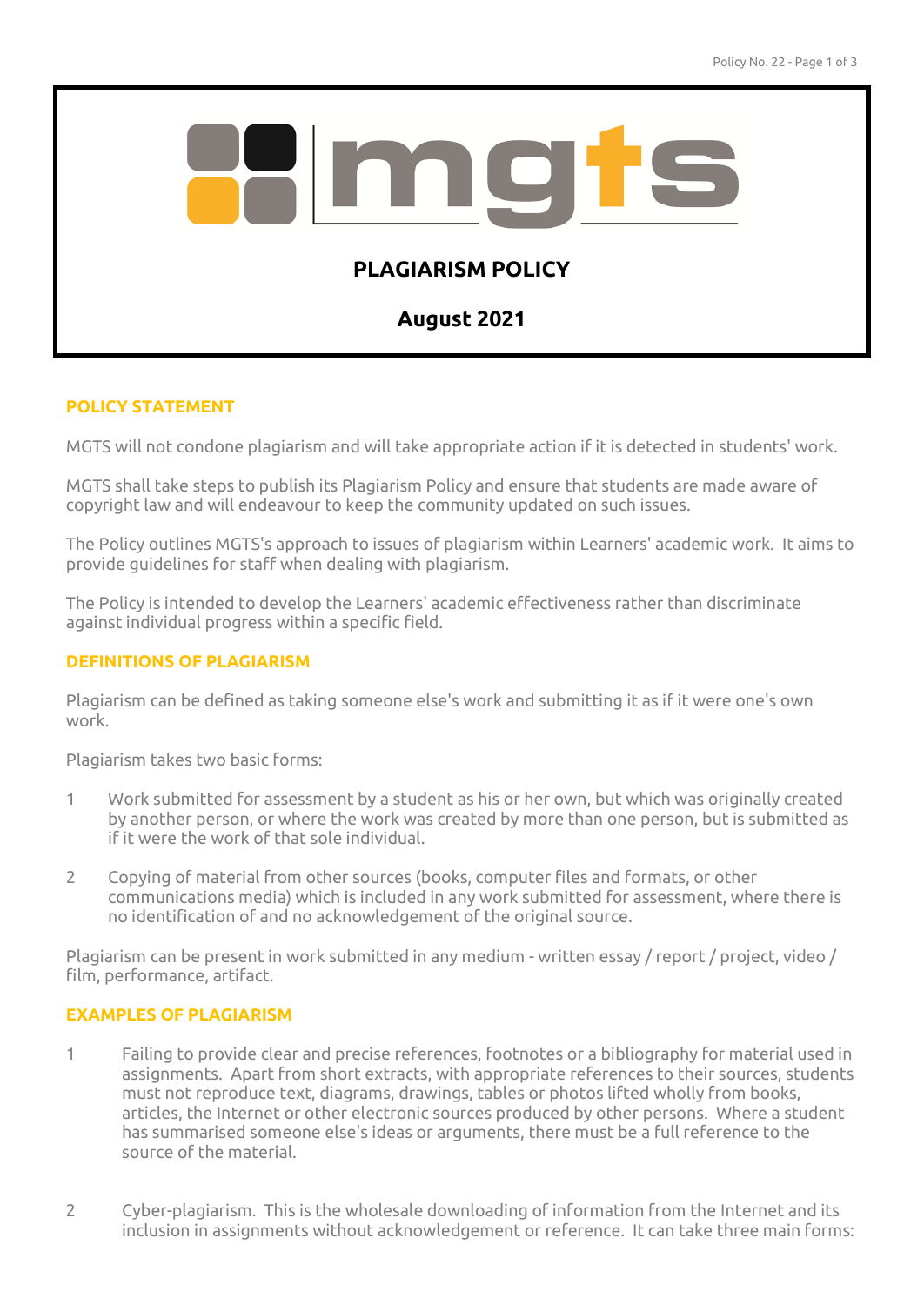- Unintentional cyber-plagiarism where students fail to reference properly work downloaded from the web
- Deliberately cutting and pasting web text without reference, which the student then submits as his or her original work
- Use of "cheat sites" or "essay banks" or "on-line notes sites" and submitting the work as the student's own original work.
- 3 Collusion. Except where group assignments/work is a specific requirement, any work submitted by individual students must be wholly their own work and must not have been produced as a result of undue collaboration. Each individual's work within a group task must be clearly identifiable.
- 4 Theft. The theft of work in published or electronic format by one student from another student (current or past) and the submission of that material as one's own is plagiarism.

# **FEATURES OF THE POLICY**

Plagiarism has become a growing problem in academic work often due to proliferation of information sources now available to students. Students will be encouraged to identify the implications of copyright laws within their area of study.

Staff will endeavour to advise students of the responsibilities towards copyright law at induction and at tutorials.

Serious cases of plagiarism by individual students, after advice and warnings have been given, will encounter severe penalties, which may affect the outcome of their studies. Specific issues of text or visual base plagiarism are often encountered by staff during assignment work.

Confidentiality must be respected during any investigation of plagiarism.

## **RESPONSIBILITIES**

## **Student Responsibilities**

It is the responsibility of all students and staff to ensure that students' work submitted for purpose of assessment, is in fact their own work.

Students must not simply copy materials from other students, past or present, from written sources, from the Internet, or from any other source, whether this is through cutting and pasting, re-writing or by any other means. Work submitted by students must be their own unless it is specifically indicated within the text through appropriate referencing that this is not the case.

## **Teaching Staff Responsibilities**

Teaching staff are expected to research copyright law within their own area and advise students on the relevant legal requirements when using material related to their subject.

It is the responsibility of teaching staff:

- To stress to their students the unethical nature of plagiarism
- To make clear to students the MGTS policy of plagiarism and the consequences if they fail to comply
- To ensure that students have the knowledge and skills required to enable them to cite and reference appropriately.